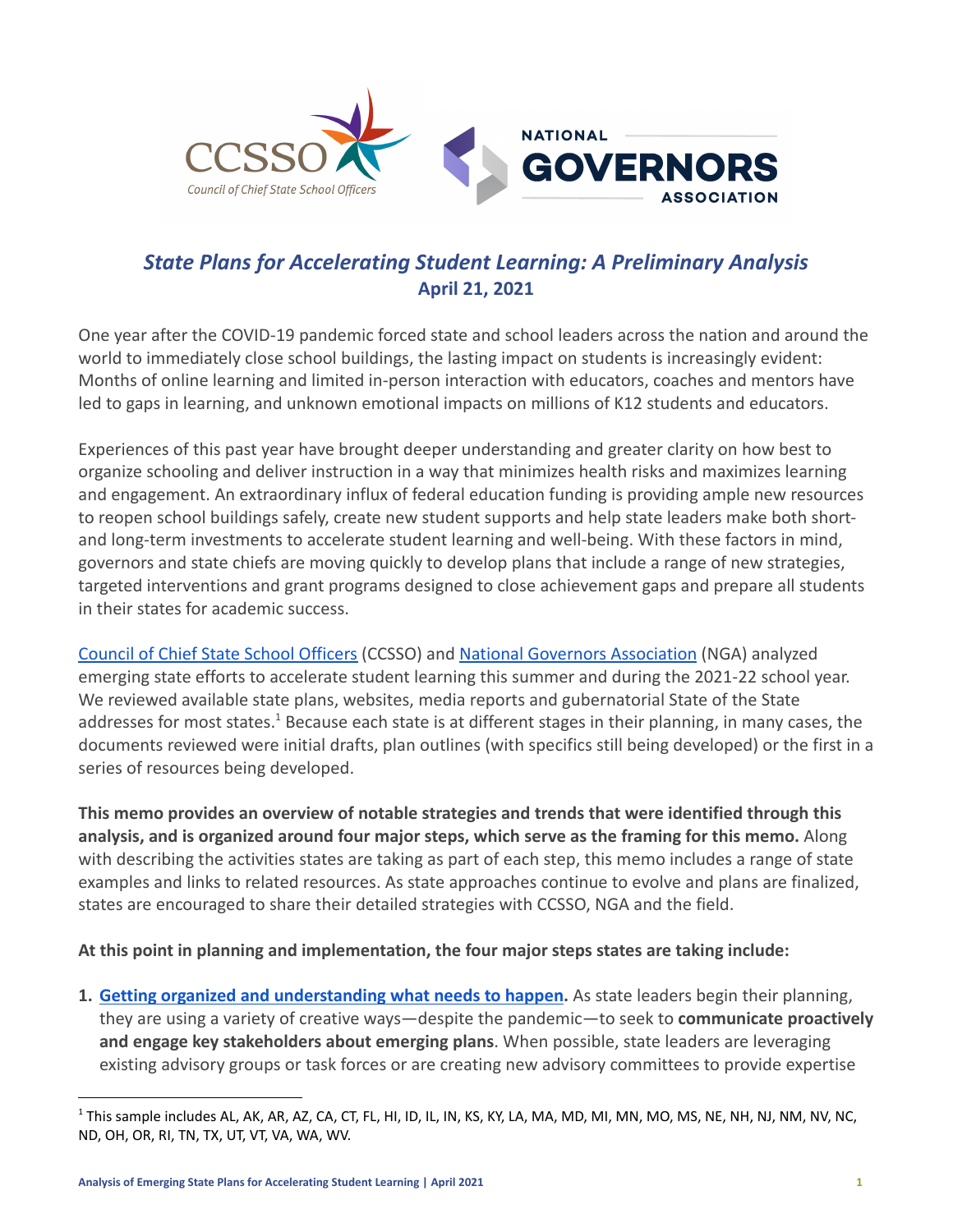and input, reflect stakeholder perspectives and support implementation. State leaders also are providing districts with planning frameworks and tools to streamline the process and ensure critical issues are considered.

- **2. [Using summer 2021 to accelerate learning.](#page-4-0)** After the challenges over the past year offering consistent full-time, in-person schooling, state leaders see summer-time as a strong opportunity to offer special programs and supports that can accelerate student learning. They are working with district and community leaders to **develop a variety of summer activities designed to boost learning and enable students to reconnect with one another**. The range of activities being planned include tutoring programs, learning and enrichment camps, community service and apprenticeships, and more traditional summer schooling. State leaders are moving quickly to formalize these plans and use new federal funds to help underwrite the additional staff, preparation, materials and programming needed.
- **3. [Supporting more students to be successful learners](#page-6-0).** State leaders are working to **ensure students have access to targeted help for both their academic needs and overall well-being**. Over the past months of the pandemic, states have strengthened their multi-tiered systems of support and they are now examining potential partnerships to address specific academic needs, including efforts to provide more learning time during or after school. State leaders see that new federal funding can play an important role in these plans too and they are considering how to use these resources to scale existing successful programs, launch new grant opportunities or jumpstart new efforts.
- **4. [Tackling other challenges: Future considerations.](#page-9-0)** As described above, state leaders are moving quickly to craft plans that begin to address immediate academic and non-academic student needs over the coming months. At the same time, they **recognize many other thorny issues still need to be addressed, as they roll out implementation details and work to address the pandemic's many harms** to students, family members and educators. Based on our review, important issues for state leaders to continue working on moving forward include (1) how to use one-time federal funds (at both state and local levels) smartly and strategically, (2) how best to target resources and programs for the students who need them most, (3) finding creative and effective ways to support educators as they are asked to continue to do more, (4) aligning state policymakers and agencies on a common plan, and (5) take stock of lessons from the pandemic—what worked and what hasn't—to re-evaluate long-standing structures and approaches in the K12 system.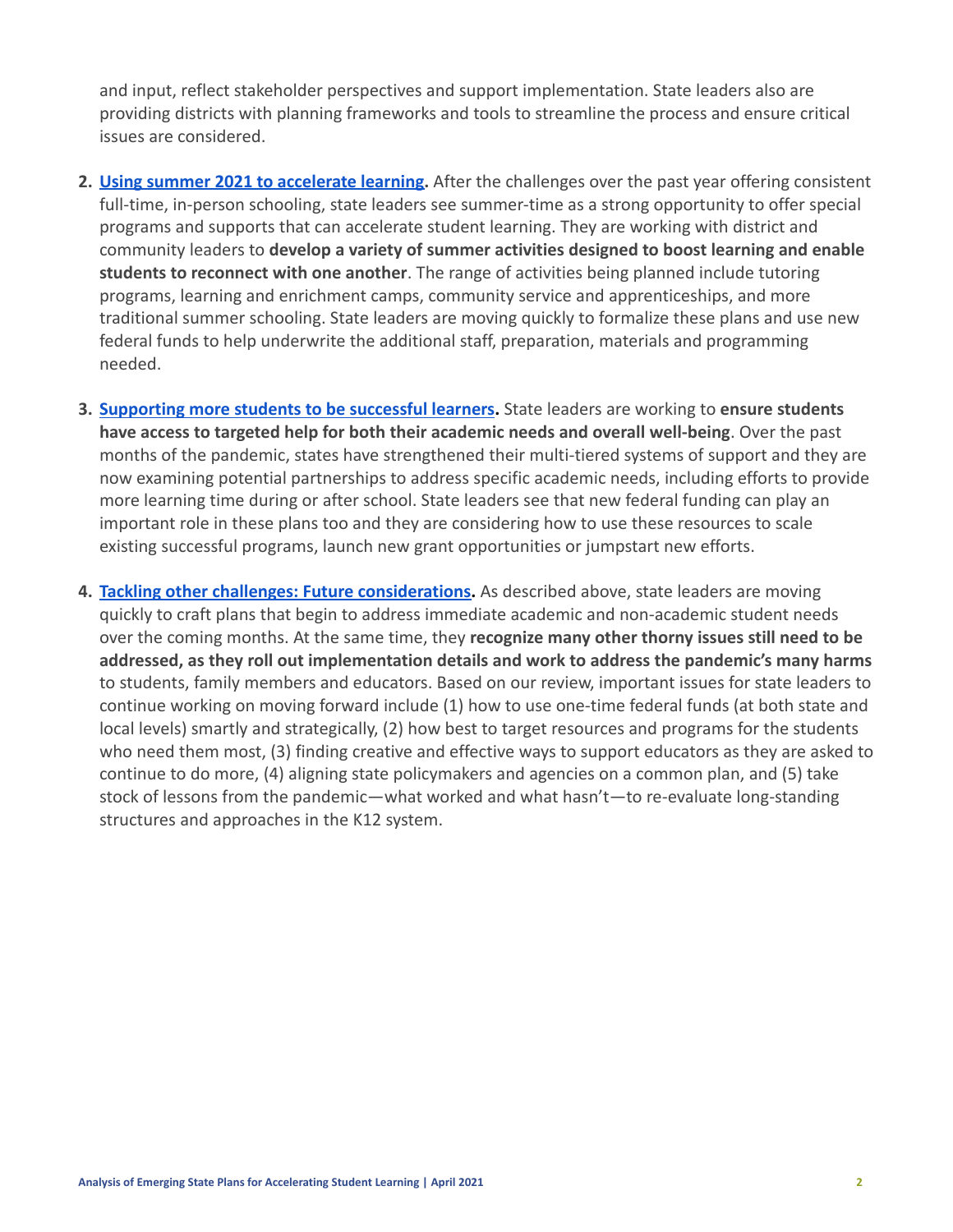# <span id="page-2-0"></span>**STEP 1: Getting Organized and Understanding What Needs to Happen**

### **COMMUNICATIONS AND ENGAGEMENT**

State leaders recognize that decisions about the structures, priorities and offerings for this summer and fall will be most effective if co-designed with key stakeholders, including families and educators who have been directly supporting and teaching students throughout the pandemic. During this time, state leaders have prioritized communicating broadly, and they have proactively taken steps to establish and maintain outreach with the field through multiple channels to widely publicize opportunities for engagement and to announce key decisions as they are made.

Some emerging examples of state efforts include:

- **Connecticut** formed the [AccelerateCT Education](https://portal.ct.gov/SDE/Press-Room/Press-Releases/2021/AccelerateCT-Task-Force-to-Inform-Statewide-Framework-for-Learning-Recovery-Post-Pandemic-Education) task force in mid-March 2021. This task force, made up of a cross-section of stakeholders, will assist in developing a statewide education recovery and acceleration framework and creating programs for students across the state, beginning with enhanced learning and enrichment opportunities for this spring and summer.
- **Kansas** is encouraging districts to continue tapping collaborations with community partners to support students. In its recently released [Navigating](https://www.ksde.org/Portals/0/Communications/Navigating%20Next/Navigating-Next.pdf) Next plan for the summer and 2021–22 school year, school leaders are urged to engage a collaborative team that could include district or building leadership teams, families, teachers, staff and health professionals to support implementation.
- **Missouri** created the [Task Force for Learning Acceleration](https://dese.mo.gov/college-career-readiness/curriculum/task-force-learning-acceleration) in May 2020, composed of education stakeholders from across the state. The members have worked collaboratively since then to develop recommendations and tools that address learning loss, acceleration of learning and strategies to reach and stay connected to all students.
- **Rhode Island** organized its stakeholder-driven Learning, [Equity and Accelerated Pathways](http://media.ride.ri.gov/boe/CESE/020921Meeting/Encl6b_LEAP_Task%20Force_2.9.2021.pdf) (LEAP) task force in February 2021 to assess the conditions of learning loss across the state, analyze student data, identify areas of focus and high leverage strategies, engage with and learn from national experts, and provide guidance on next steps and strategic use of stimulus funding.
- Vermont created a [partnership](https://education.vermont.gov/covid19/education-recovery) between school district recovery teams that will lead local and regional learning acceleration efforts and state support teams that will serve as liaisons with other state agencies to assist local teams in implementing their plans. These efforts prioritize: social, emotional and mental health well-being; student engagement; academic achievement and success.
- **Virginia** created the <u>[VA LEARNS](https://content.govdelivery.com/accounts/VADOE/bulletins/2c04abd)</u> (Leading, Engaging, Assessing, Recovering, Nurturing and Succeeding) workgroup in February 2021 to develop recommendations and identify resources and best practices related to equity, curricula and interventions strategies, and the impact on mental health and social emotional well-being of students, families and school employees. Stakeholders involved included school and district leaders, the state's Teacher of the Year, school psychologists, representatives of the state Board of Education, parents, and community partners.

Many observers rightly worry about how schools and educators will re-establish strong connections with parents and families after the past year. Available state resources did not include specific guidance on family engagement activities, but many states have produced resource guides with ideas for successfully involving families. Typically, districts are primarily responsible for ensuring schools and educators provide consistent, accessible communications to parents and caregivers.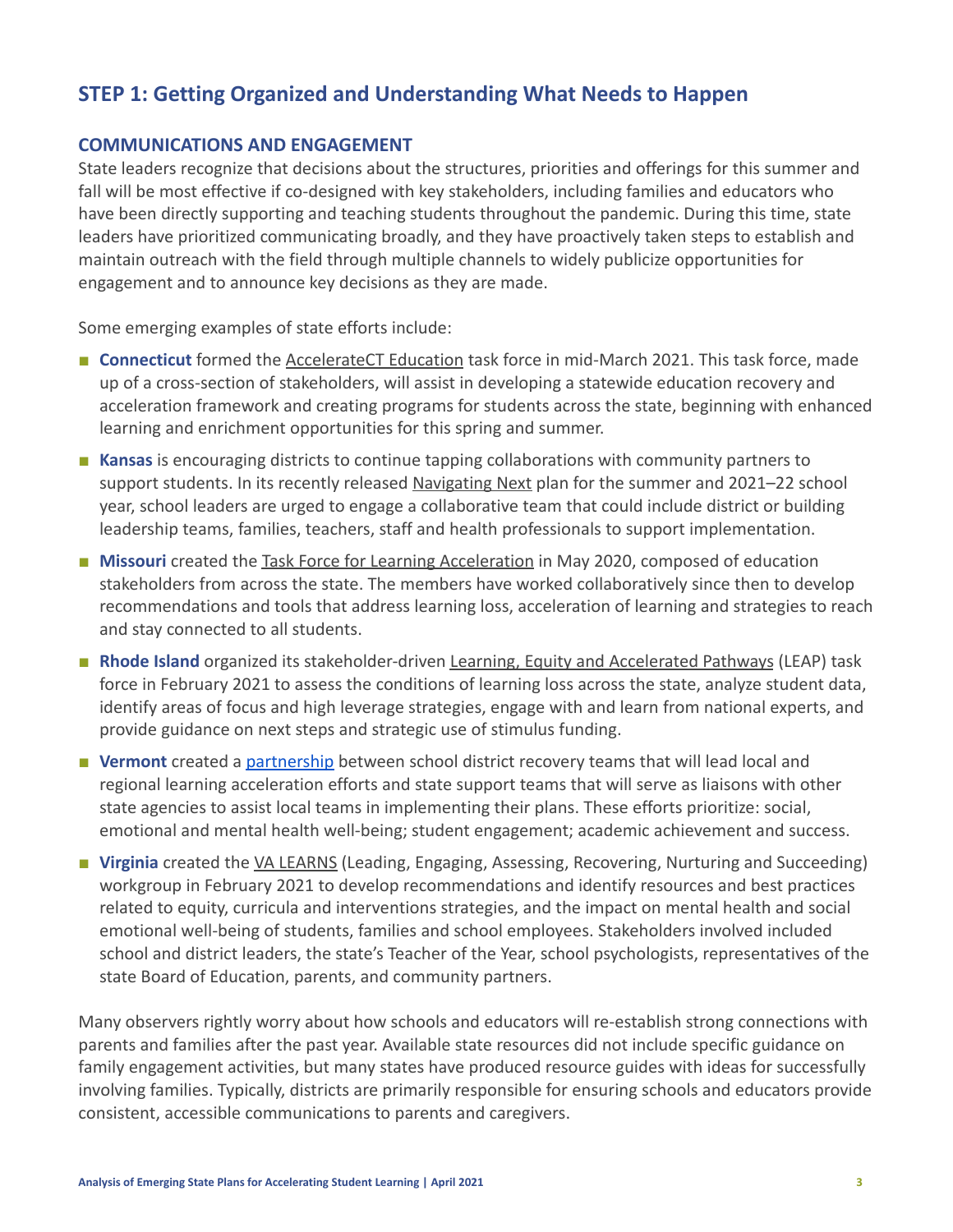#### **PLANNING FRAMEWORKS**

States are using or modifying existing planning processes, frameworks and tools to clearly outline the challenges districts and local communities should address, and the student data to be analyzed to inform decisions. These frameworks can help local leaders define what success looks like in the short- (summer 2021), intermediate- (next school year) and long-term, and help them set goals to measure their progress. These frameworks can also be used to establish common priorities for how to leverage the new federal funding available through the Elementary and Secondary School Emergency Relief Funds (ESSER) and the Governor's Emergency Education Relief Funds (GEER). *See the [ESSER Fact Sheet Summary](#page-12-0) (Chart B) and the [GEER Fact Sheet Summary](#page-13-0) (Chart C) in the Appendix for details about the use of these funds.*

Some emerging examples of state efforts include:

- **Alabama** created [a series of documents](https://www.alsde.edu/sites/memos/Memoranda/FY21-2049.pdf#search=consolidated%20funding%20application) designed to integrate the ESSER II application into its annual Consolidated Funding Application to consolidate LEAs' recovery plans, signed assurances and budgets into one seamless process. ALSDE also provides a list of guiding principles in developing these district plans, including use of accurate data and advice that adjustments to initial plans will be needed.
- **E Illinois'** P-20 Council has released the [Learning Renewal](https://www2.illinois.gov/sites/P20/Documents/P-20-Learning-Renewal-Resource-Guide-March2021-v19.pdf) Resource Guide, which includes implementation guidance and resources related to academic, social, emotional and mental health support for PreK-college aged students, teachers, faculty and staff. The guide is designed to inform decision making, inspire engagement, and quicken the pace of implementation.
- **Kansas** created [Navigating Next](https://www.ksde.org/Portals/0/Communications/Navigating%20Next/Navigating-Next.pdf), a guidance document with specific strategies and considerations for districts to employ between March and May 2021 in preparation for summer and the 2021–22 school year. The state is also providing guidance to help districts determine how best to use their federal funding for COVID relief.
- **■ Washington** released the [Academic and Student Well-Being](https://www.k12.wa.us/sites/default/files/public/communications/2021docs/OSPI-Academic-and-Student-Well-Being-Recovery-Plan-Planning-Guide.pdf) Recovery Plan Planning Guide as a comprehensive resource to support districts as they develop local plans by the state's June 1 deadline. The guide includes questions and considerations, a [condensed planning tool,](https://www.k12.wa.us/sites/default/files/public/communications/2021docs/Condensed-Planning-Tool-Academic-and-Student-Well-being-Recovery-Plan.pdf) sample survey questions and a [fillable Word template](https://www.k12.wa.us/sites/default/files/public/communications/2021docs/Fillable-LEA-Academic-and-Student-Well-being-Recovery-Plan.docx) that can be used for School Board approval.

#### **Essential Questions Moving Forward: Planning & Engaging**

*As state leaders further develop their plans, they could consider these questions:*

- ✓ What existing committees or advisory groups could inform and improve state plans?
- $\checkmark$  How are we defining and evaluating success for this summer, this fall and beyond?
- ✓ How will we identify and elevate lessons learned?
- ✓ What additional help or resources will districts need to accurately assess where their students are academically and non-academically?
- ✓ Which student populations have been most impacted and how can they be identified? Which students should be prioritized for which supports or extra resources?
- ✓ How can educator insights about what their students need and what support they need from the state be best incorporated into state plans or school district guidance?
- ✓ Can paraprofessionals, retired, or pre-service educators be tapped to increase learning time for students?
- ✓ What partner organizations or community groups could be enlisted to support implementation?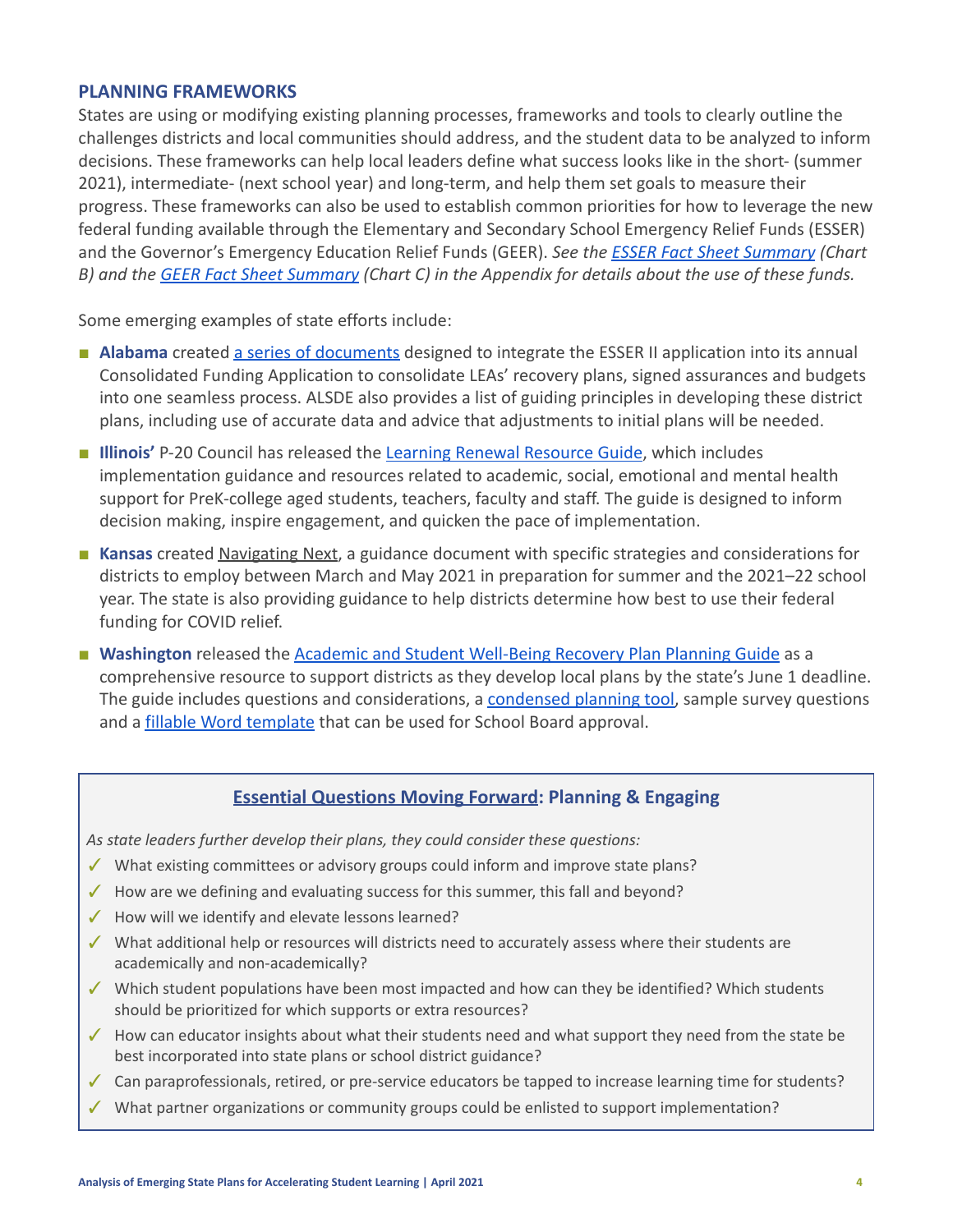## <span id="page-4-0"></span>**STEP 2: Using Summer 2021 to Accelerate Learning**

State leaders are collaborating closely with school and district leaders to develop summer plans to boost learning and bridge learning gaps, including activities such as tutoring programs, summer schools and learning/enrichment camps. States will have additional funding to support their efforts: The federal government recently enacted and funded [ARP ESSER,](#page-12-0) which requires districts to reserve no less than 20 percent of their allocation to address learning recovery, including summer learning and enrichment. Given these new funds are just being released and have relatively few requirements, we expect to see more specific plans from state leaders about how they will use these resources over the coming weeks.

Some emerging examples of state efforts include:

- **Alaska**'s governor has *[directed](https://gov.alaska.gov/newsroom/2021/01/28/governor-dunleavy-delivers-third-state-of-the-state-address-to-alaskans/)* the Department of Education to establish summer camps to boost reading, math and coding skills, and to create an apprenticeship program to allow high schoolers to earn credit while working for local businesses and to explore the sciences and technical trades.
- **Connecticut** policymakers are advancing an [effort](https://www.cga.ct.gov/2021/TOB/H/PDF/2021HB-05435-R00-HB.PDF) to establish the Connecticut Summer Learning COVID-19 Recovering Initiative, which will award grants to support educational, enrichment and recreational activities with a focus on literacy, math and SEL skill-building for students ages 5–20.
- **Hawai'i** will offer the [Summer Start Kindergarten Transition](https://www.documentcloud.org/documents/20605558-doe-letter-to-principals-on-summer-k-transition) program for incoming kindergarteners who were unable to attend preschool due to the pandemic, and have had little or no classroom experience. Offered at elementary schools, the free, three-week program will focus on school routines to prepare students to successfully transition into kindergarten in the fall.
- **Kentucky** has released [guidance](https://education.ky.gov/comm/Documents/Summer%20Learning.pdf) for districts on how they can create effective accelerated summer learning programs and support for students throughout the 2021-22 school year through tutoring and vacation academies. The state recommends that districts hold 5-6 week summer programs that offer a mix of math, reading and enrichment activities. During the school year the state recommends that districts offer high-intensity individualized tutoring at least three times each week, and 25 hours of targeted instruction during vacation weeks.
- **Louisiana** has *[issued guidance](https://urldefense.proofpoint.com/v2/url?u=http-3A__r20.rs6.net_tn.jsp-3Ff-3D001sN-5FBmRL3Sqq-2DPhja0si8pRbS9fNQl8hi6Z0tNQWNpJugGDz-2DVTKFCgyfsl3aWCytqaCcsRxtepw3mks4vJv-5FNhfiHqbD5NWjjjFzIvG5UQkI-5FgtYdTHa8pYbswMdpngpPr68bUFCT74FzdHygZ-2DdpyHWJHXflRU5sERI6FbptQSa3ohcp-2D0NcNhbk8bxqOFka2boiceVhG-2D-2DgX-2DUsDuRZ5mp2DvAUWD-5FZz29THKJNbi5E-5Fwpu8PsnTvUvB4Wv7bUHN-2DpEjZPiAhh6NiPbRLefZvz1uM3KDnz-26c-3Dut-5FFOdnWhaGrIqGe35ufOQ-2DvNufFNXIsEnp0AwY4pZNeK1JyIGmWNQ-3D-3D-26ch-3DpBtjD0zqQiNntWV958NUgLqYSjfnvMHj1IWsWhcd3MKRgl37eARFkQ-3D-3D&d=DwMFaQ&c=xlPCXuHzMdaH2Flc1sgyicYpGQbQbU9KDEmgNF3_wI0&r=M-Ugl2d0PL5j0Tk_2S75rEjHWFAX_fc7Ii4zmvRC8Bg&m=LBDtrOdSeGzmARbV-pBQUO-zHR47rfn5SVG_NBRRNp8&s=nv1xru8xu-WcUF6MMfsTxKgQKr2Zs0GAjYPir6gzyiM&e=)* that encourages districts to change their approach to summer learning, and to develop programs and offerings that mirror summer camp in addition to core content tutoring. Guidance provided by LDOE includes suggestions for field trips, the incorporation of the arts, visits to the library and well-being supports.
- **Minnesota**'s governor [is working with legislators](https://mn.gov/governor/news/?id=1055-473486) to provide funding to [expand existing summer](https://mn.gov/governor/assets/2021%20Fact%20Sheet_Ensuring%20Students%20Catch%20Up%20on%20Learning_final_tcm1055-466464.pdf) [programs](https://mn.gov/governor/assets/2021%20Fact%20Sheet_Ensuring%20Students%20Catch%20Up%20on%20Learning_final_tcm1055-466464.pdf) for 2021 to include programming for preschool age children, field trips and hands-on learning, mental health support, summer preschool and college courses for graduating seniors. Funding will also expand neighborhood programs that bring school-based summer programs such as enrichment, social and emotional skill-building, and tutoring services to apartment buildings, parks and community centers.
- **Nebraska**'s Department of Education will offer the [Zearn Math Summer Intensive Series,](https://about.zearn.org/nebraska-zearn-math-support) a 12-week series that prioritizes essential math content students should master before starting grades 1–7. The program is designed to be used flexibly across summer school models, tutoring programs or targeted interventions.
- **North Carolina** will require districts to offer at least 150 hours of summer instruction in addition to offering sports and enrichment activities through the [Summer Learning Choice for NC Families bill.](https://www.ncleg.gov/BillLookUp/2021/h82) Students are not required to attend summer school, but districts are expected to target programs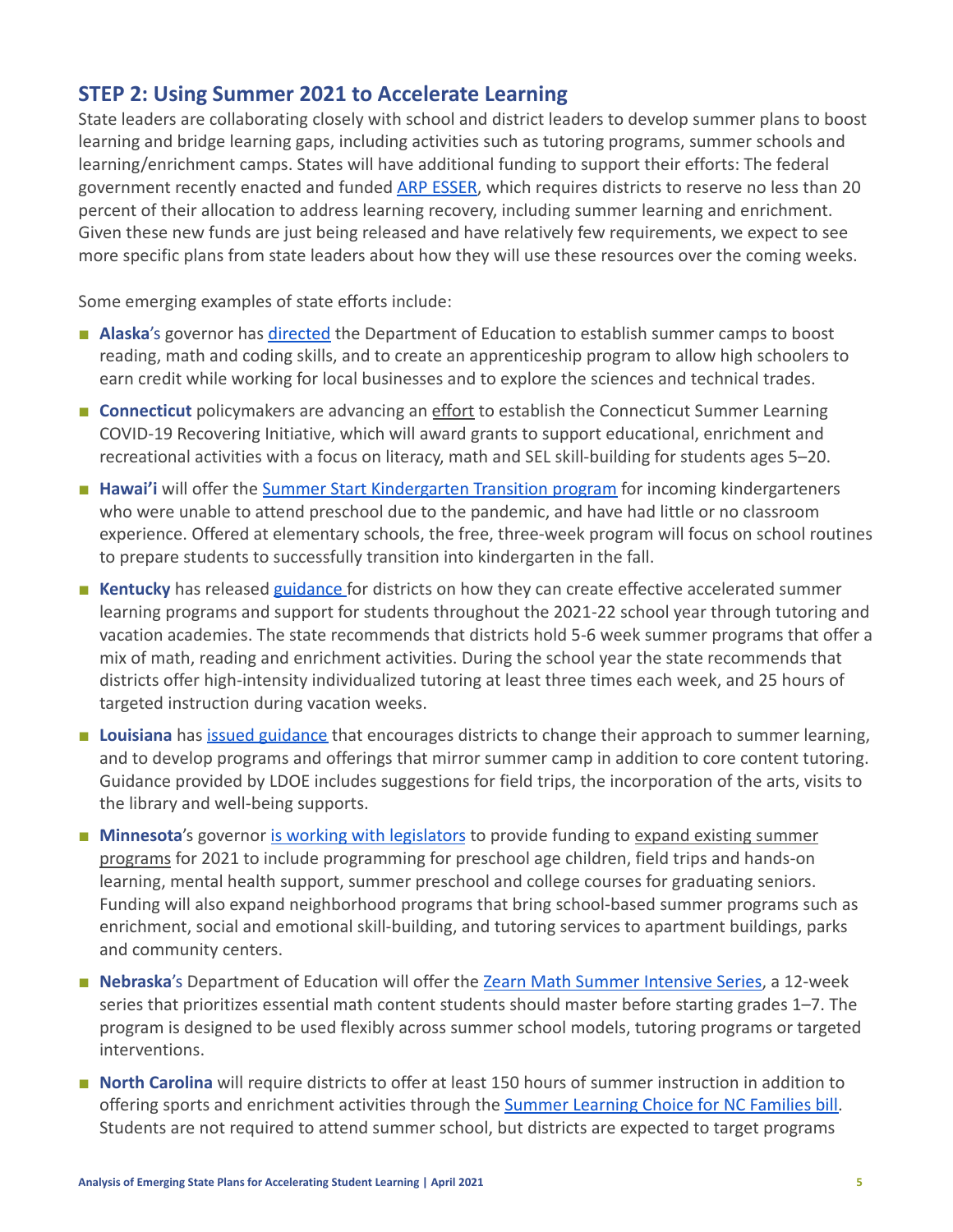toward students who are performing significantly below their peers. The new effort includes funding for transportation and lunch to make it easier for families to participate.

- **Oregon** has released its [Summer Learning Best Practice](https://www.oregon.gov/ode/students-and-family/healthsafety/Documents/Summer%20Learning%20Best%20Practice%20Guide%202021.pdf?utm_medium=email&utm_source=govdelivery) Guide to help districts design and implement programs. The guide draws on research and best practice, and includes guidance on offering such as tutoring programs, peer to peer support, learning and enrichment camps, community service and apprenticeships, credit recovery opportunities, and more traditional summer school.
- **Tennessee** policymakers enacted the Tennessee Learning [Loss Remediation & Student Acceleration](https://www.tn.gov/content/dam/tn/education/2020-21-leg-session/Overall%20Tennessee%20Learning%20Loss%20Remediation%20&%20Student%20Acceleration%20Act.pdf) [Act](https://www.tn.gov/content/dam/tn/education/2020-21-leg-session/Overall%20Tennessee%20Learning%20Loss%20Remediation%20&%20Student%20Acceleration%20Act.pdf) in early 2021. This wide-sweeping legislation will create learning remediation camps over the course of two summers (2021 and 2022) to serve students entering grades 1–8. The camps will include instruction in English language arts and mathematics as well as after-school support for STREAM (science, technology, reading, engineering, arts and math).
- **Texas** has developed a [Summer Learning Framework](https://texashomelearning.org/summer#SLF) for districts and schools to use in developing their summer learning plans. The framework includes guidance on curriculum, budget and operations, work planning and project management tools, links to resources, and high quality instructional materials that have been tailored for use in the summer.
- **West Virginia** will award [Summer SOLE](https://wvde.us/keeping-connected/funding-available-through-summer-sole-grant-program-february-26-2021/) (Student Opportunities for Learning & Engagement) Grants to provide funding for comprehensive in-person summer learning experiences that are interactive, engaging, and address academic and social-emotional needs of students K12.

### **Essential Questions Moving Forward: Using Summer**

*As state leaders further develop their plans, they could consider these questions:*

- ✓ How will districts and schools encourage students to participate, especially those most in need of additional time?
- ✓ How will states and districts work to ensure educator well-being during expanded summer sessions?
- ✓ How will teachers, tutors and other school staff (i.e., nurses, social workers, counselors) be recruited and supported? What additional incentives can be offered to recruit educators to work through the summer to staff these programs?
- ✓ What professional development, materials, resources and support will be provided for educators and/or tutors or other staff?
- ✓ How will food and transportation be sourced and funded?
- ✓ How will summer programming differentiate between elementary-, middle school- and high school-aged students?
- ✓ How can community-based organizations, faith-based organizations, local governments and service organizations be engaged as partners in summer learning efforts?
- ✓ How will results from summer programs be monitored and evaluated? How will lessons learned and effective practices be captured, communicated and applied moving forward?
- ✓ How will any student progress or learning over the summer be communicated to educators and schools in the fall?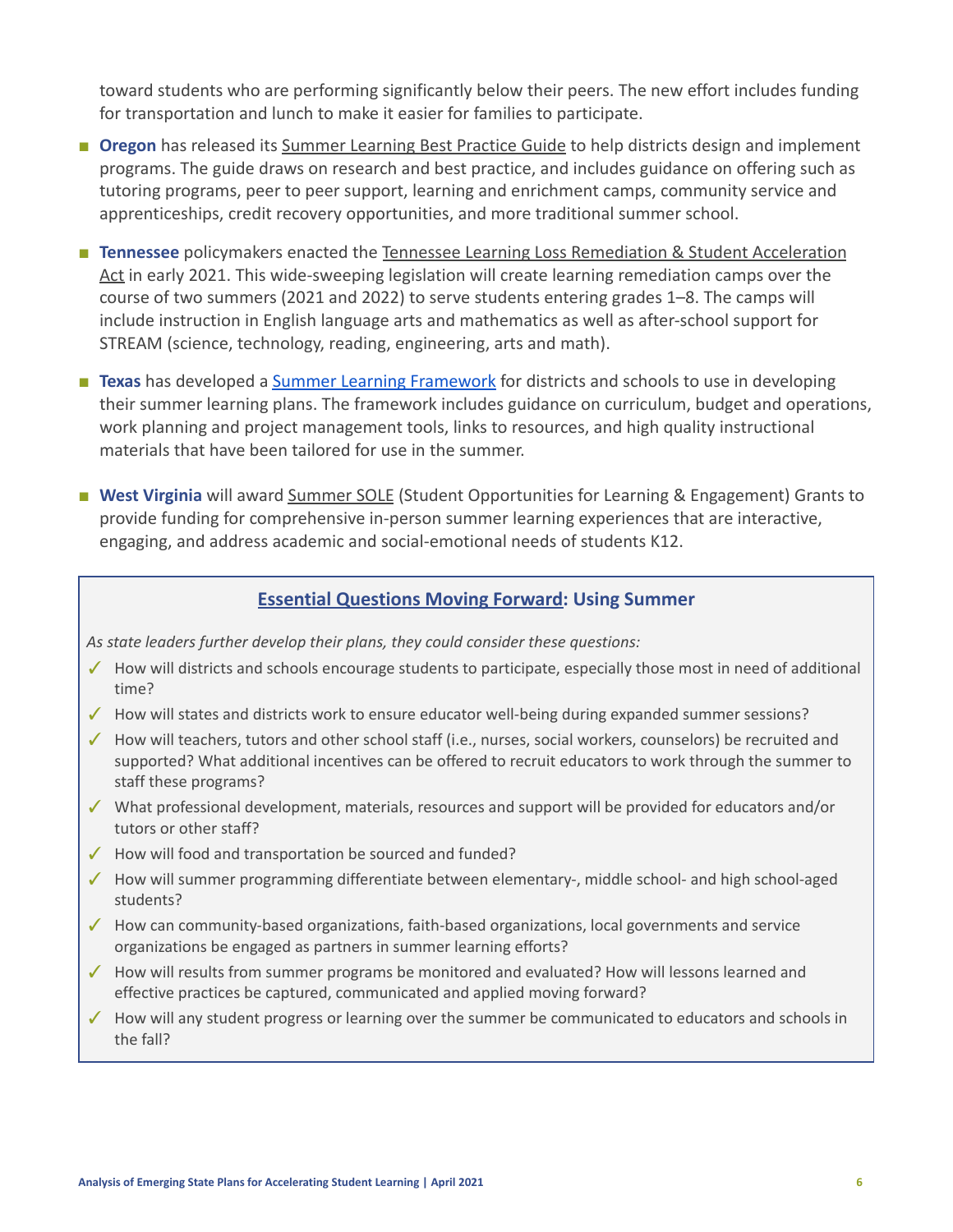## <span id="page-6-0"></span>**STEP 3: Supporting more students to be successful learners**

As they consider what supports need to be in place and what changes will be most important to make for the next academic year, state leaders are proposing multiple ways of addressing student well-being, from new mental health services to academic interventions. As with planning for summer programs, these activities will require recruiting, supporting and retaining highly effective educators to help design, lead and implement these programs. Here too, state leaders and schools will be able to access significant new federal funding to implement specific programs.

#### **STUDENT WELL-BEING**

States are actively addressing student well-being in their plans as a critical part of providing a welcoming and supportive learning environment for all learners. State plans reflect this priority through efforts to embed mental and emotional health services across all grades using enhanced or new multi-tiered systems of support (MTSS). *See [consolidated list](#page-11-0) of proposed state strategies in Chart A of the Appendix[.](#page-11-0)*

Some emerging examples of state efforts include:

- **Michigan** is [establishing a new network](https://www.michigan.gov/som/0,4669,7-192-29939_74350_76192-546559--,00.html) of state stakeholders with input from national experts to help school districts address social-emotional and mental health needs of children across Michigan. The state has allocated more than \$7 million from its Education Equity Fund to support this effort.
- **New Mexico** lawmakers have allocated \$5 million in FY22 and \$20 million in future years to allow more schools to adopt the [community school strategy](https://webnew.ped.state.nm.us/news-releases/), which involves schools partnering with the local community to provide high-quality resources and other supports to help mitigate barriers to school success.
- **Ohio**'s strategic plan prioritizes "whole child" approaches to learning and department leaders are now leveraging a recent large private foundation grant to strengthen local SEL efforts. To further support students' needs during the pandemic, the department also has boosted its existing partnerships with the [Stay in the Game!](http://education.ohio.gov/Topics/Research-Evaluation-and-Advanced-Analytics/Proving-Ground/Stay-in-the-Game) network to address chronic absenteeism.
- **Utah** is planning to expand mental health services and SEL resources using federal GEER funding. These funds will extend hours or contract services with school counselors, psychologists, school nurses, or social workers to support students and their families as well as to provide a social and emotional professional learning and curriculum.
- A network of states is working with support from CCSSO and the Collaborative for Academic, Social, and Emotional Learning ([CASEL](https://casel.org/)) to incorporate SEL into state MTSS systems as a primary lever to support the whole child especially as it relates to extended school closures and learning loss. The states in this new network include **Alabama, Hawaii, Michigan, Minnesota, North Carolina, Oklahoma, Oregon, Rhode Island** and **Virginia.**
- NGA is supporting a bipartisan group of [six governors'](https://www.nga.org/news/press-releases/national-governors-association-to-work-with-6-states-to-meet-social-and-emotional-needs-of-students-and-families/) offices over the next year on strategies for equitably meeting the social-emotional needs of students and families during and beyond the COVID-19 pandemic. The states in this project are **Arkansas, Indiana, Michigan, North Dakota, Oregon** and **Wisconsin**.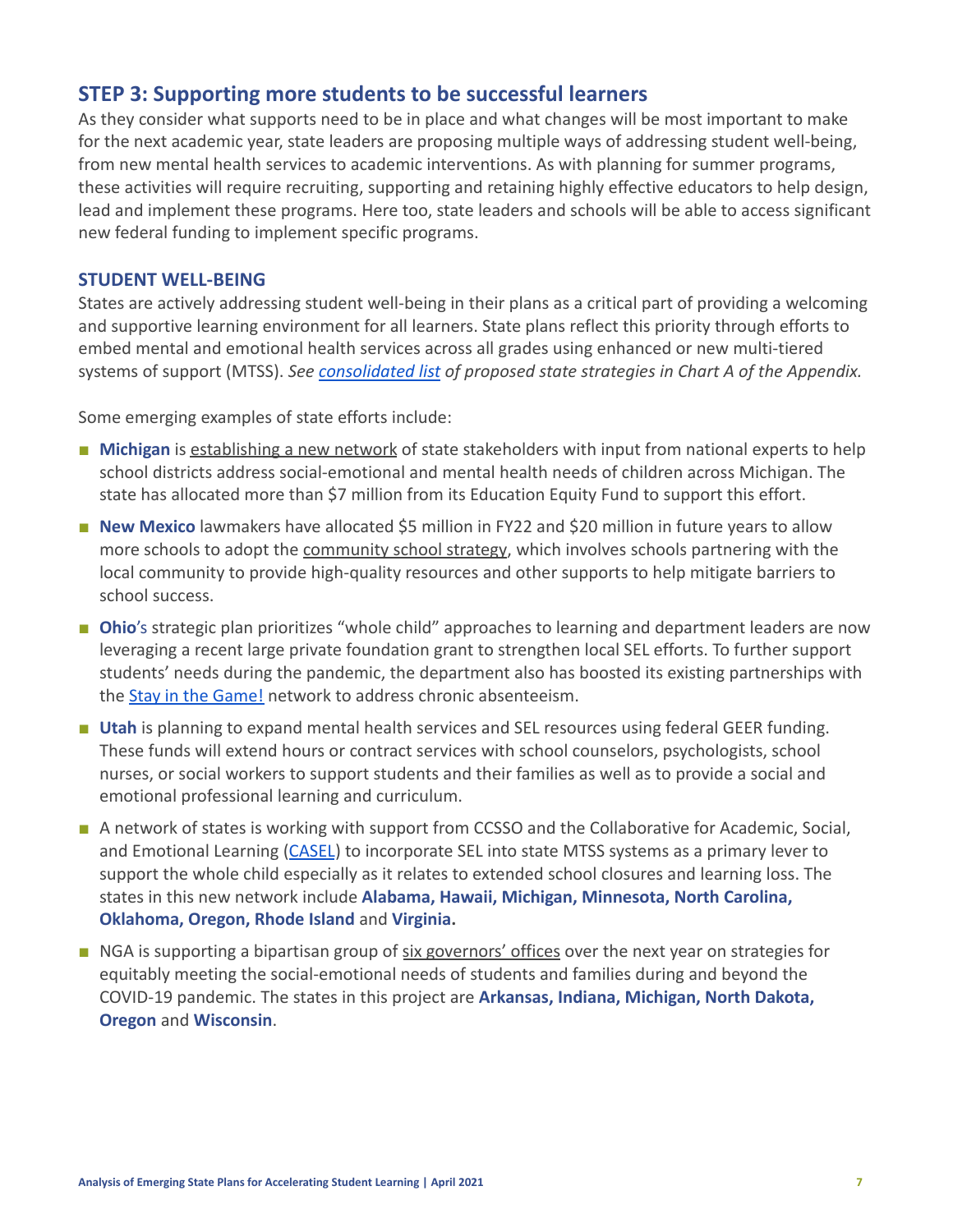#### **ACADEMIC INTERVENTIONS**

States are modifying or expanding existing priorities, partnerships or infrastructure to support specific academic needs, including efforts to provide more learning time during or after school. *See [Chart A](#page-11-0) in the Appendix for strategies for accelerating student learning that states mention in their plans.*

Some emerging examples of state efforts include:

- **Alaska** is establishing a new [apprenticeship program](https://gov.alaska.gov/newsroom/2021/01/28/governor-dunleavy-delivers-third-state-of-the-state-address-to-alaskans/) to allow high schoolers to earn credit while working for local businesses.
- **Arkansas** cooperated with the state's Education Renewal Zones and Graduation Alliance to create [ENGAGE Arkansas](https://dese.ade.arkansas.gov/Offices/special-projects/engage-arkansas) to identify, locate and re-engage students who have grown disconnected over the past year. Through this effort they have provided services to more than 10,000 students.
- **Connecticut's [Learner Engagement and Attendance Program](https://portal.ct.gov/Office-of-the-Governor/News/Press-Releases/2021/04-2021/Governor-Lamont-Launches-State-Initiative-To-Address-Student-Absenteeism-and-Disengagement) (LEAP) will support students who were** regularly absent or disengaged from school during the past year because of the pandemic. A partnership with the state's six Regional Education Service Centers, the program will target students in 15 school districts. Funds will be used to support direct engagement with families to bring absent students back to school for the final months of the current school year, support enrollment in summer learning programs, and increase attendance for the 2021-22 school year.
- **Kansas** is encouraging school districts to take time to gain insight into the academic readiness of incoming preschool, kindergarten and first graders who will be enrolling in schools for the first time this fall. In the state's [Navigating Next](https://www.ksde.org/Portals/0/Communications/Navigating%20Next/Navigating-Next.pdf) plan, schools are urged to create partnerships with organizations serving young children and their families to develop a snapshot of each child's development and to offer families learning activities to help their children prepare.
- **Maryland's** governor is working with the legislature to secure **FY2022** funding to continue the state's successful FY2021 pilot tutoring program to assist struggling students most in need of academic support.
- **Massachusetts** has prioritized helping school districts use high-quality assessments, such as [literacy](https://www.doe.mass.edu/instruction/no-cost/) [screening and math assessments,](https://www.doe.mass.edu/instruction/no-cost/) that can help educators diagnose student needs for no costs.
- **New Hampshire** has arranged for free tutoring to all [high school students](https://www.education.nh.gov/news/new-hampshire-department-education-announces-free-student-tutoring-service) in partnership with online provider [Schoolhouse.world.](https://schoolhouse.world/) This effort prioritizes tutoring in high school math and preparation for college-admissions exams.
- **North Dakota** modified [state law](https://www.governor.nd.gov/news/burgum-signs-pathways-graduation-bill-providing-flexibility-promote-personalized-learning) to reduce the minimum hours high school students are required to be in a classroom. This change is designed to encourage students to pursue community volunteer projects, internships and other educational options that can count toward graduation requirements.
- **New Mexico** has enacted [a new law](https://webnew.ped.state.nm.us/news-releases/) to provide district and charter schools with more flexibility in implementing the state's K5 Plus and Extended Learning Time programs, and it allocates \$70 million for a pilot project on extended learning time.
- **Ohio**'s online platform [RemotEDX](https://www.ohio-k12.help/remotedx/) shares resources and tools including help with connectivity to educators and families during remote learning. This platform was developed in partnership with the Ohio Department of Education, regional educational services centers, higher education institutions and philanthropic organizations.
- **Tennessee**'s new [Reading 360 program](https://www.tn.gov/content/dam/tn/education/images/Reading%20360%201%20pager.pdf) is designed to accelerate early learning reading by using a new phonics-based approach to support K3 reading instruction. The program was funded with \$60 million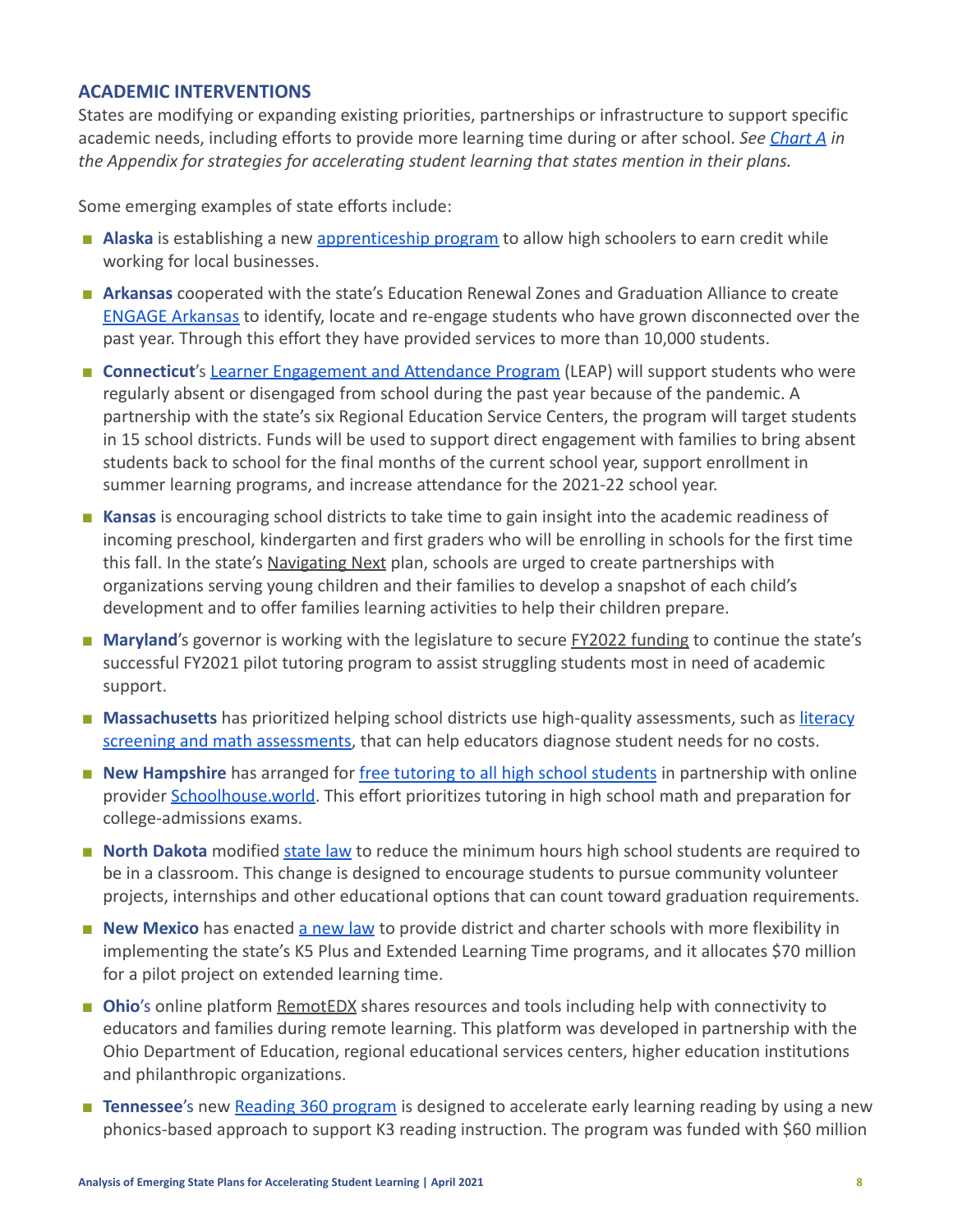of one-time CARES/Coronavirus Response and Relief Supplemental Appropriations (CRRSA) funding and \$40 million in competitive federal grant funding.

### **FUNDING**

States are beginning to think strategically about how to allocate federal and/or state funding to bolster existing academic programs, launch new grant opportunities to support learning acceleration, or jumpstart new programming. *See the [ESSER Fact Sheet](#page-12-0) Summary (Chart B) and the [GEER Fact Sheet](#page-13-0) [Summary](#page-13-0) (Chart C) in the Appendix for more details about the use of these funds.*

Some emerging examples of state efforts include:

- **■ California** is combining one-time CARES funding (GEER and Coronavirus Relief Fund (CRF)) and state funding to create the \$5.3 billion [Learning Loss Mitigation](https://www.cde.ca.gov/fg/cr/learningloss.asp) Block Grant. The allocation formula uses the number/concentration of students with disabilities, socio/economically disadvantaged, foster youths and English learner populations. The fund is to be used to improve academic achievement for students struggling due to COVID-19 school closures.
- **New Jersey** is offering a 17-month [Addressing Student](https://www.nj.gov/education/grants/opportunities/2021/21-SS01-H05.shtml) Learning Loss competitive grant opportunity using CARES funding to support projects that implement evidence-based interventions or quality instructional strategies to address student learning loss through additional math and/or ELA instruction; and/or social and emotional learning support. Applicants can apply for up to \$156,425. The grant is open to public schools, charter schools and Renaissance schools in New Jersey.
- **Tennessee** is funding its [Reading 360 program](https://www.tn.gov/education/top-links/reading-360.html) using \$60 million from one-time federal funding for COVID-19 relief and \$40 million in competitive federal grant funding. The state's new [Learning Loss](https://www.tn.gov/content/dam/tn/education/2020-21-leg-session/Overall%20Tennessee%20Learning%20Loss%20Remediation%20&%20Student%20Acceleration%20Act.pdf) [Remediation and Student Acceleration Act](https://www.tn.gov/content/dam/tn/education/2020-21-leg-session/Overall%20Tennessee%20Learning%20Loss%20Remediation%20&%20Student%20Acceleration%20Act.pdf) is funded from a combination of TANF (Temporary Assistance for Needy Families), LEAPS (21st Century afterschool federal funds) and state funds.

### **Essential Questions Moving Forward: Successful Learning in Fall 2021**

*As state leaders further develop their plans, they could consider these questions:*

- ✓ How will we (and LEAs) identify students who are most in need of academic acceleration activities?
- ✓ Which new supports and activities will be available during the 2021-22 school year to all students? Which will be targeted to students who have struggled the most over the past year?
- ✓ What guidance or resources do school districts need to design and implement strategies to help students who were most behind academically before the pandemic?
- ✓ What new staff (e.g., teachers, tutors, mental health, social workers) will need to be recruited for new initiatives and efforts that will be launched during the 2021-22 school year?
- ✓ What additional support will school and district leaders need to identify high quality curriculum and materials and provide targeted professional development in a timely manner?
- ✓ How will interventions or activities be monitored and evaluated during the 2021-22 school year? How will course corrections be made?
- ✓ How can community-based organizations, faith-based organizations, local governments and service organizations provide strong wraparound support for students during the 2021-22 school year?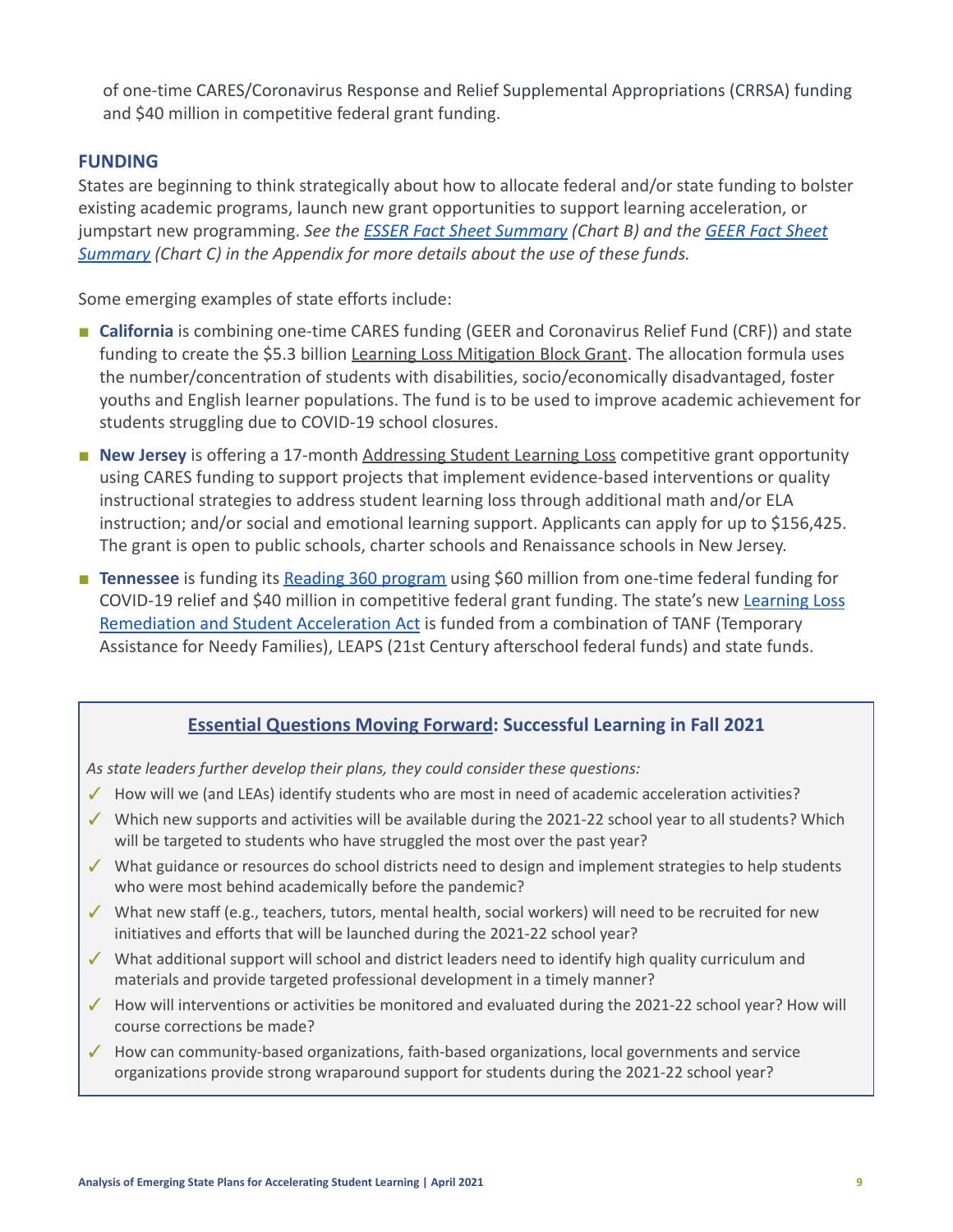## <span id="page-9-0"></span>**STEP 4: Future Considerations**

State, district and school leaders are working rapidly to develop, refine and implement recovery plans that address significant academic and non-academic student needs. Policymakers are also using legislative sessions and state budget deliberations now underway to provide new programs with necessary guidance and resources. In the months ahead, as leaders move to roll-out activities and work to address other impacts of the pandemic, we expect state plans will evolve with more details. In Education First's review of efforts so far, we noted several topics that will be essential to address more specifically moving forward. They include:

### **1. Strategic Use of One-Time Funding**

The federal government has provided a significant but one-time influx of resources for state and local governments—a third round was approved just this month—to address the pandemic's impact on students. While a few states have articulated how they will use some of these funds (see some examples above in Step 3), more state leaders in the months ahead will be doing the same; more states also will consider recommendations for district and school leaders on how to use their share of federal funds strategically. *See the [ESSER Fact Sheet Summary](#page-12-0) (Chart B) and the [GEER Fact Sheet Summary](#page-13-0) (Chart C)—also summarized in the Appendix—for more details about the use of these funds.*

### **2. Supports and Resources Targeted to Struggling Students**

The most recent federal funding package for schools (ARP ESSER) specifies that funds are intended to address the disproportionate impact of COVID-19 on underrepresented student groups. Research suggests that students from low-income, non-white or English-learning families and students with special needs are especially in need of targeted interventions to accelerate their learning. States still need to determine how to identify the students who are struggling the most, and provide them with the right blend of needed resources, instructional assistance and mental health support. As state leaders hammer out details of their learning acceleration plans and programs for summer and fall, they will be considering how to prioritize these students and which strategies should be emphasized. Some states also may decide to provide either guidance and assistance to districts and schools on how best to assess students' academic and social and emotional needs to inform decisions about targeting resources.

### **3. Identifying, Supporting and Deploying Staff**

Successfully helping more students increase their learning in the coming months depends significantly on ensuring they have access to high performing, high quality educators—and this means state leaders will be looking for ways to provide flexibility, assistance and resources to address the well-being of teachers, administrators and other school staff. States will be considering engaging educators in the development of plans especially in recruitment and retention strategies, investing in significant recruiting and professional learning efforts to prepare educators for summer learning efforts and/or providing incentives for staff placement so that the most effective educators (in summer school and regular school) are paired with the students most in need of learning acceleration.

## **4. Coordinating Across State Agencies and Aligning Policy Initiatives, Funding Strategies, and Planning Priorities Across State Leadership**

State policymaking and resource allocation decisions work best when governors, state chiefs and legislative leaders agree on common priorities. This sort of collaboration will be particularly important as states support students, educators and communities in dramatically different ways this summer and into the next school year. As they fine-tune and begin implementing their plans, state leaders also may look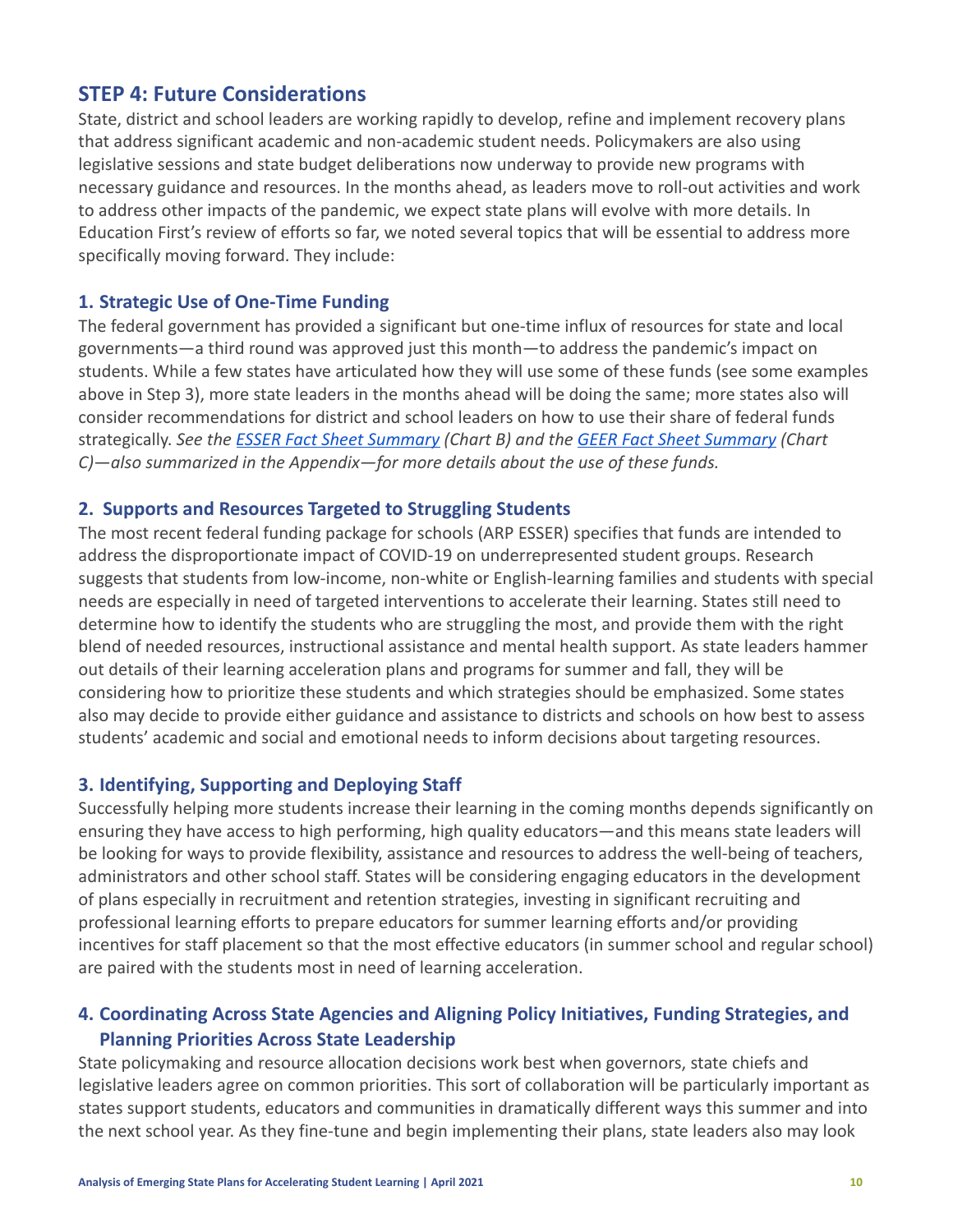for opportunities to coordinate across state agencies—thereby tapping into a wider range of expertise, access and networks, and enabling the state to more readily tackle systemic barriers to accelerated learning, such as educator or tutor shortages or mental health services for families.

To complement actions state education agencies could take on their own, we found several states where policymakers have negotiated wide-sweeping legislation that will have a significant impact over the next several years or made short-term allocations to support immediate needs. Examples of states where leaders have develop a shared agenda to support accelerated learning include **Massachusetts** (which has enacted [legislation](https://malegislature.gov/Bills/191/H4616) requiring districts to develop academic recovery plans) and **Nevada**'s [Back on Track](https://www.leg.state.nv.us/App/NELIS/REL/81st2021/Bill/7587/Text) [Act](https://www.leg.state.nv.us/App/NELIS/REL/81st2021/Bill/7587/Text) (which would establish guidelines for summer schooling across the state and use federal funding to support schooling for all students in grades K12).

## **5. Innovating to Find Better Solutions**

As the nation moves through—and ultimately past—the pandemic, state leaders have a unique opportunity. They can re-examine and re-evaluate long-standing structures, approaches and strategies that have long undergirded how the K12 system operates. And the influx of new federal funding can provide necessary flexible resources to design new programs, grant opportunities and services. Future iterations of state plans and strategies can be informed by a clear-eyed evaluation of what worked well pre/post pandemic that can be continued, what did not work well either before or during the pandemic, and what evolving research suggests about innovations now being tried. For example, experiences from the past year likely suggest new ways of structuring school and district improvement strategies (school accountability) and different, potentially more effective ways of engaging students, families and school staff*.*

#### **Acknowledgements**

*CCSSO and NGA are grateful to state leaders for contributing their state plans and resources, and to the [Education First](https://education-first.com/) team (Heidi Guarino, Ginnae Harley and Bill Porter) for developing this memo.*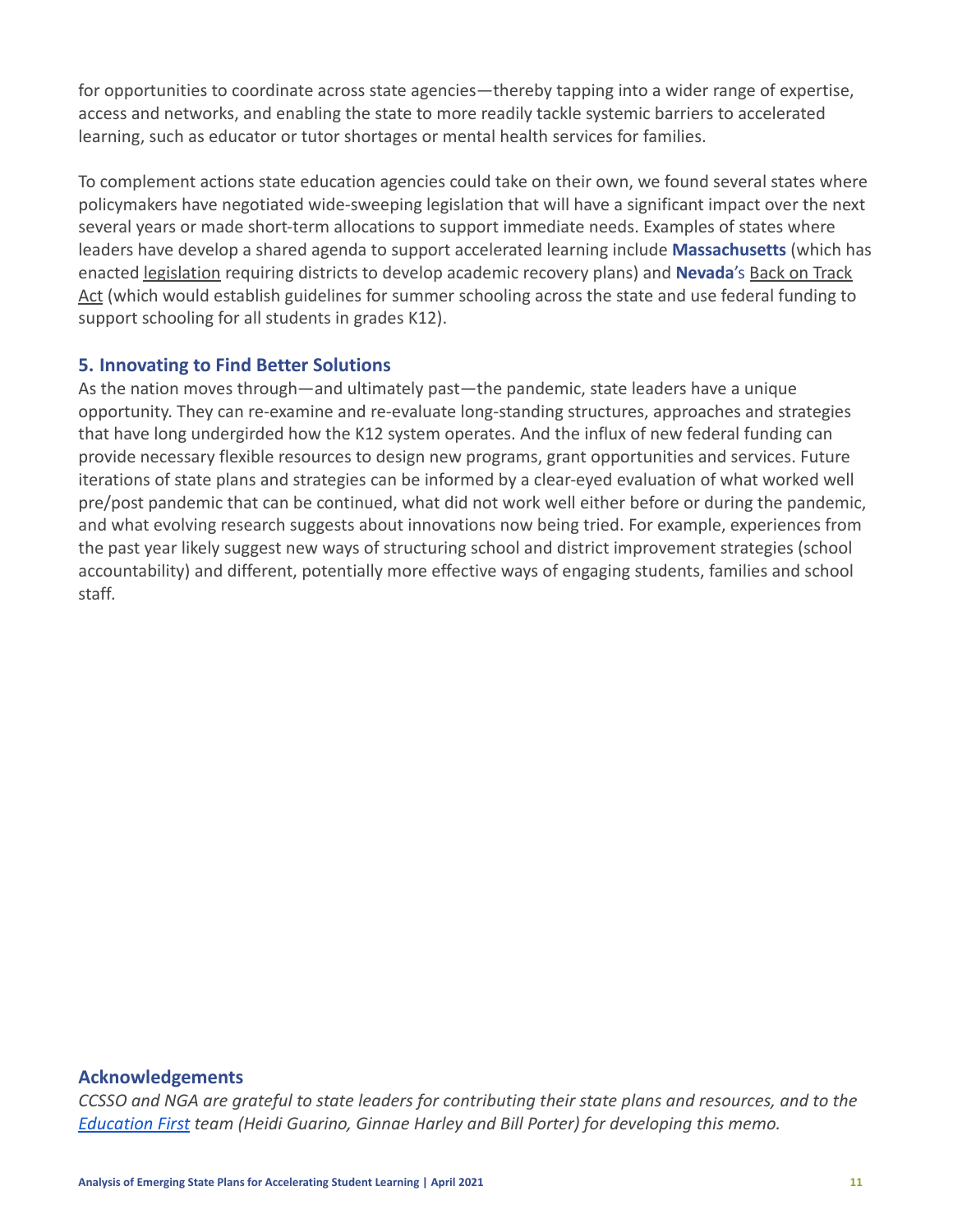## **APPENDIX**

## <span id="page-11-0"></span>**Chart A: Compilation of all the various learning acceleration interventions and structures mentioned in state plans and statements**

| <b>Proposed Interventions</b>                                         | <b>Proposed Structure</b>                                                                   |
|-----------------------------------------------------------------------|---------------------------------------------------------------------------------------------|
| Tutoring: before/after school or lunchtime                            | Small group, 1-to-1 or peer tutoring                                                        |
| Tutoring: Saturday, holiday breaks                                    | Small group, 1-to-1 or peer tutoring                                                        |
| Summer school<br>(aka summer learning or bridge camps)                | Recommend 5-6 week program with 3-4 hours of<br>academics per day and enrichment activities |
| Extended school day                                                   | Additional 30-60 minutes of instructional time                                              |
| Extend school year                                                    | Increase from 180 instructional days                                                        |
| Class size reduction                                                  | Under 19 for primary grades<br>Success contingent on teacher being highly effective         |
| Small or smaller group instruction                                    | 3-5 students                                                                                |
| Compressed content via prioritized standards,<br>competencies, skills | Some research cautions against this approach                                                |
| Year round or balanced calendar                                       | Specified time for intervention/remediation or<br>enrichment                                |
| Science of reading training for K8 Educators                          |                                                                                             |
| K-G3 phonics-based reading instruction                                |                                                                                             |
| Supplemental content / curriculum                                     |                                                                                             |
| Update licensure requirements                                         | Ensuring teachers proficient in reading instruction in<br>primary grades                    |
| Classroom assignment                                                  | Assigning most qualified teachers with students most<br>in need                             |
| High School apprenticeship program                                    | High schoolers earn credit while working for local<br>businesses                            |
| High-quality assessments                                              | Literacy screening and math assessments                                                     |
| High-quality instructional materials and aligned PD                   |                                                                                             |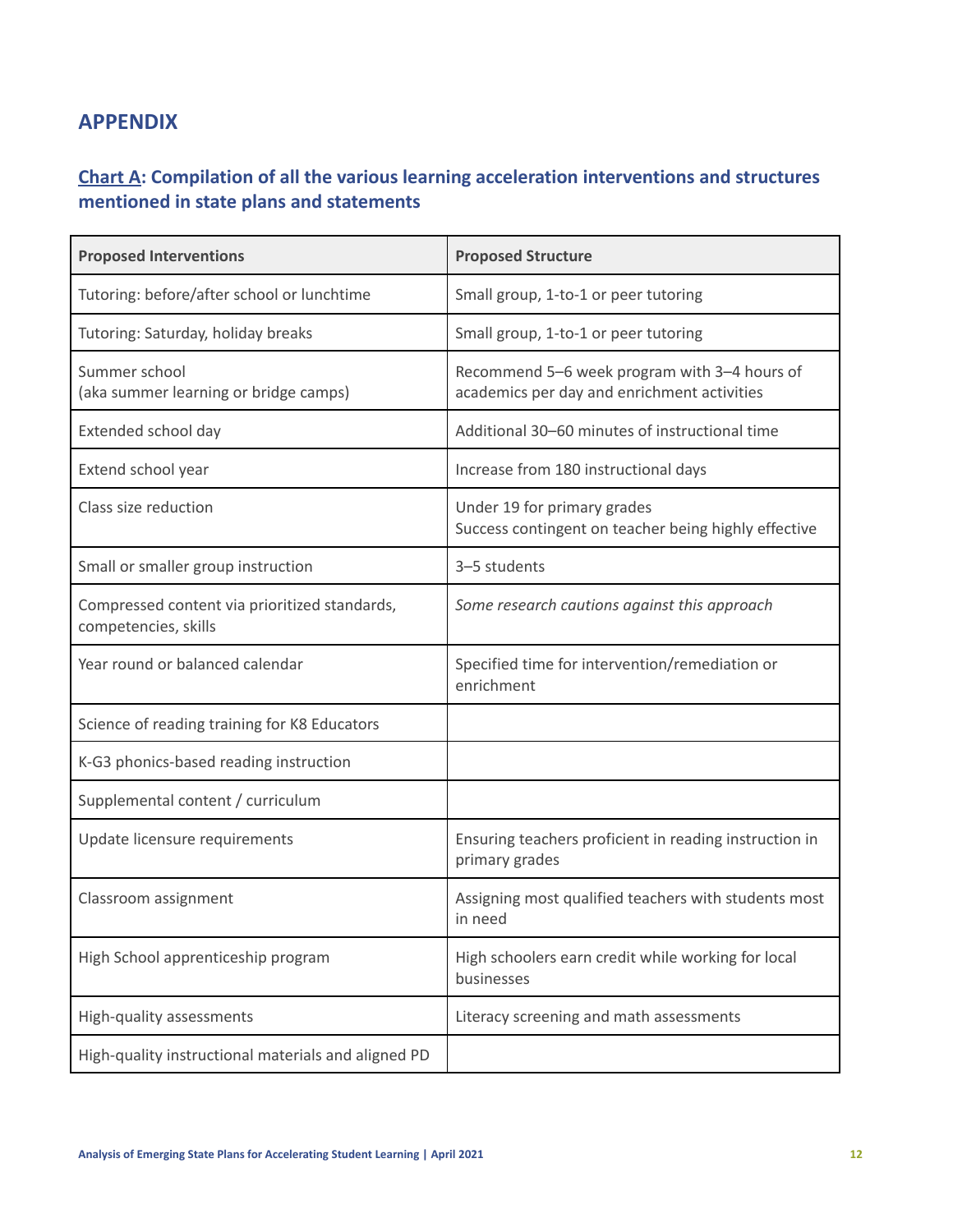# <span id="page-12-0"></span>**Chart B: U.S. Department of Education's ESSER Fact [Sheet--Summary](https://oese.ed.gov/files/2021/03/FINAL_ARP-ESSER-FACT-SHEET.pdf)**

| <b>Topic</b>                            | <b>ESSER I</b>                                                                                                                                                                                                                                      | <b>ESSER II</b>                                                                                                                                                                                                                                                                                                                                            | <b>ARP ESSER III</b>                                                                                                                                                                                                                                                                                                                                                                                                                                                                                                                                                                                                                                                           |
|-----------------------------------------|-----------------------------------------------------------------------------------------------------------------------------------------------------------------------------------------------------------------------------------------------------|------------------------------------------------------------------------------------------------------------------------------------------------------------------------------------------------------------------------------------------------------------------------------------------------------------------------------------------------------------|--------------------------------------------------------------------------------------------------------------------------------------------------------------------------------------------------------------------------------------------------------------------------------------------------------------------------------------------------------------------------------------------------------------------------------------------------------------------------------------------------------------------------------------------------------------------------------------------------------------------------------------------------------------------------------|
| Authorizing<br>Legislation              | Section 18003 of Division<br>B of the Coronavirus Aid,<br>Relief, and Economic<br>Security (CARES) Act                                                                                                                                              | Section 313 of the Coronavirus<br>Response and Relief<br><b>Supplemental Appropriations</b><br>(CRRSA) Act                                                                                                                                                                                                                                                 | Section 2001 of the American<br>Rescue Plan (ARP) Act                                                                                                                                                                                                                                                                                                                                                                                                                                                                                                                                                                                                                          |
| State deadline<br>for awarding<br>funds | Within one year of<br>receiving funds (Apr-Jun<br>2021)                                                                                                                                                                                             | Within one year of receiving<br>funds (Jan 2022)                                                                                                                                                                                                                                                                                                           | Not later than 60 days after the<br>state receives funds (to the<br>extent practicable)                                                                                                                                                                                                                                                                                                                                                                                                                                                                                                                                                                                        |
| Period of<br>Availability*              | September 30, 2022                                                                                                                                                                                                                                  | September 30, 2023                                                                                                                                                                                                                                                                                                                                         | September 30, 2024                                                                                                                                                                                                                                                                                                                                                                                                                                                                                                                                                                                                                                                             |
| Use of funds #                          | LEAs: Allowable uses of<br>funds related to<br>preventing, preparing for,<br>and responding to<br>COVID-19.<br>ESSER funds may be used<br>for the same allowable<br>purposes as ESSER II and<br>ARP ESSER.<br>No required reservations<br>of funds. | LEAs: Allowable uses of funds<br>related to preventing,<br>preparing for, and responding<br>to COVID-19 including but not<br>limited to: addressing learning<br>recovery, preparing schools for<br>reopening, and testing,<br>repairing, and upgrading<br>projects to improve air quality<br>in school buildings.<br>No required reservations of<br>funds. | A school district must reserve<br>not less than 20 percent of its<br>total ARP ESSER allocation to<br>address learning loss through<br>the implementation of<br>evidence-based interventions,<br>such as summer learning or<br>summer enrichment, extended<br>day, comprehensive after school<br>programs, or extended school<br>year programs, and ensure that<br>such interventions respond to<br>students' academic, social, and<br>emotional needs and address<br>the disproportionate impact of<br>COVID-19 on underrepresented<br>student subgroups.<br>The remaining ARP ESSER funds<br>may be used for the same<br>allowable purposes as ESSER and<br><b>ESSER II.</b> |

\* includes Tydings amendment period.

# refer to specified sections under authorizing legislation for exhaustive list.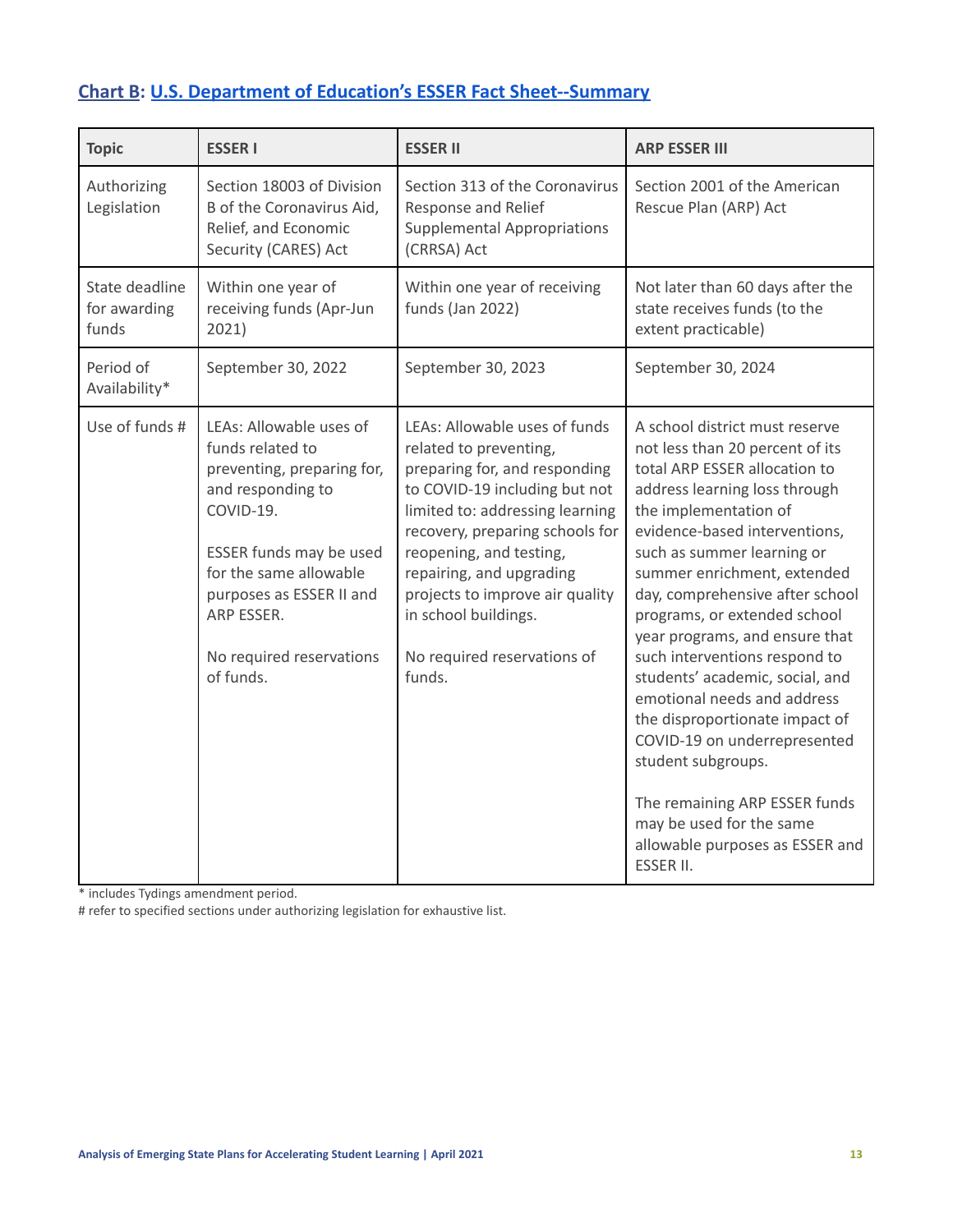# <span id="page-13-0"></span>**Chart C: U.S. Department of Education's GEER Fact [Sheet--Summary](https://oese.ed.gov/files/2021/01/FINAL_-GEER_FactSheet_1.8.211.pdf)**

| <b>Topic</b>                            | <b>GEERI</b>                                                                                                                                                                                                                                                                                                                                                                                                                                                                                                                                                                                                                                                                                                                                                                                                                       | <b>GEER II</b>                                                                                                                                                                                                                                                                                                                                                                                                                                                                                                                                                                                                                                                                                                                                                                                                |
|-----------------------------------------|------------------------------------------------------------------------------------------------------------------------------------------------------------------------------------------------------------------------------------------------------------------------------------------------------------------------------------------------------------------------------------------------------------------------------------------------------------------------------------------------------------------------------------------------------------------------------------------------------------------------------------------------------------------------------------------------------------------------------------------------------------------------------------------------------------------------------------|---------------------------------------------------------------------------------------------------------------------------------------------------------------------------------------------------------------------------------------------------------------------------------------------------------------------------------------------------------------------------------------------------------------------------------------------------------------------------------------------------------------------------------------------------------------------------------------------------------------------------------------------------------------------------------------------------------------------------------------------------------------------------------------------------------------|
| Authorizing<br>Legislation              | Section 18002 of Division B of the Coronavirus<br>Aid, Relief, and Economic Security (CARES) Act                                                                                                                                                                                                                                                                                                                                                                                                                                                                                                                                                                                                                                                                                                                                   | Section 312 of the Coronavirus Response<br>and Relief Supplemental Appropriations<br>(CRRSA) Act, 2021                                                                                                                                                                                                                                                                                                                                                                                                                                                                                                                                                                                                                                                                                                        |
| State deadline<br>for awarding<br>funds | Within one year of receiving funds (Apr-Jun<br>2021)                                                                                                                                                                                                                                                                                                                                                                                                                                                                                                                                                                                                                                                                                                                                                                               | Within one year of receiving funds (Jan<br>2022)                                                                                                                                                                                                                                                                                                                                                                                                                                                                                                                                                                                                                                                                                                                                                              |
| Period of<br>Availability*              | September 30, 2022                                                                                                                                                                                                                                                                                                                                                                                                                                                                                                                                                                                                                                                                                                                                                                                                                 | September 30, 2023                                                                                                                                                                                                                                                                                                                                                                                                                                                                                                                                                                                                                                                                                                                                                                                            |
| Use of funds #                          | The CARES Act includes allowable uses of<br>funds related to preventing, preparing for, and<br>responding to COVID-19.<br>Governors may provide subgrants to districts<br>and IHEs within their jurisdiction that have<br>been "most significantly impacted by<br>coronavirus" to support their ability to<br>continue providing educational services to<br>their students and to support the "on-going<br>functionality" of these entities. In addition, a<br>Governor may use these funds to provide<br>support through a subgrant or a contract to<br>other LEAs, IHEs, and education-related<br>entities that the Governor "deems essential"<br>for carrying out emergency educational<br>services, providing child care and early<br>childhood education, providing social and<br>emotional support, and protecting education | The CARES Act includes allowable uses of<br>funds related to preventing, preparing for,<br>and responding to COVID-19.<br>Governors may provide subgrants to<br>districts and IHEs within their jurisdiction<br>that have been "most significantly impacted<br>by coronavirus" to support their ability to<br>continue providing educational services to<br>their students and to support the "on-going<br>functionality" of these entities. In addition,<br>a Governor may use these funds to provide<br>support through a subgrant or a contract to<br>other LEAs, IHEs, and education-related<br>entities that the Governor "deems<br>essential" for carrying out emergency<br>educational services, providing child care<br>and early childhood education, providing<br>social and emotional support, and |

\* includes Tydings amendment period.

# refer to specified sections under authorizing legislation for exhaustive list.